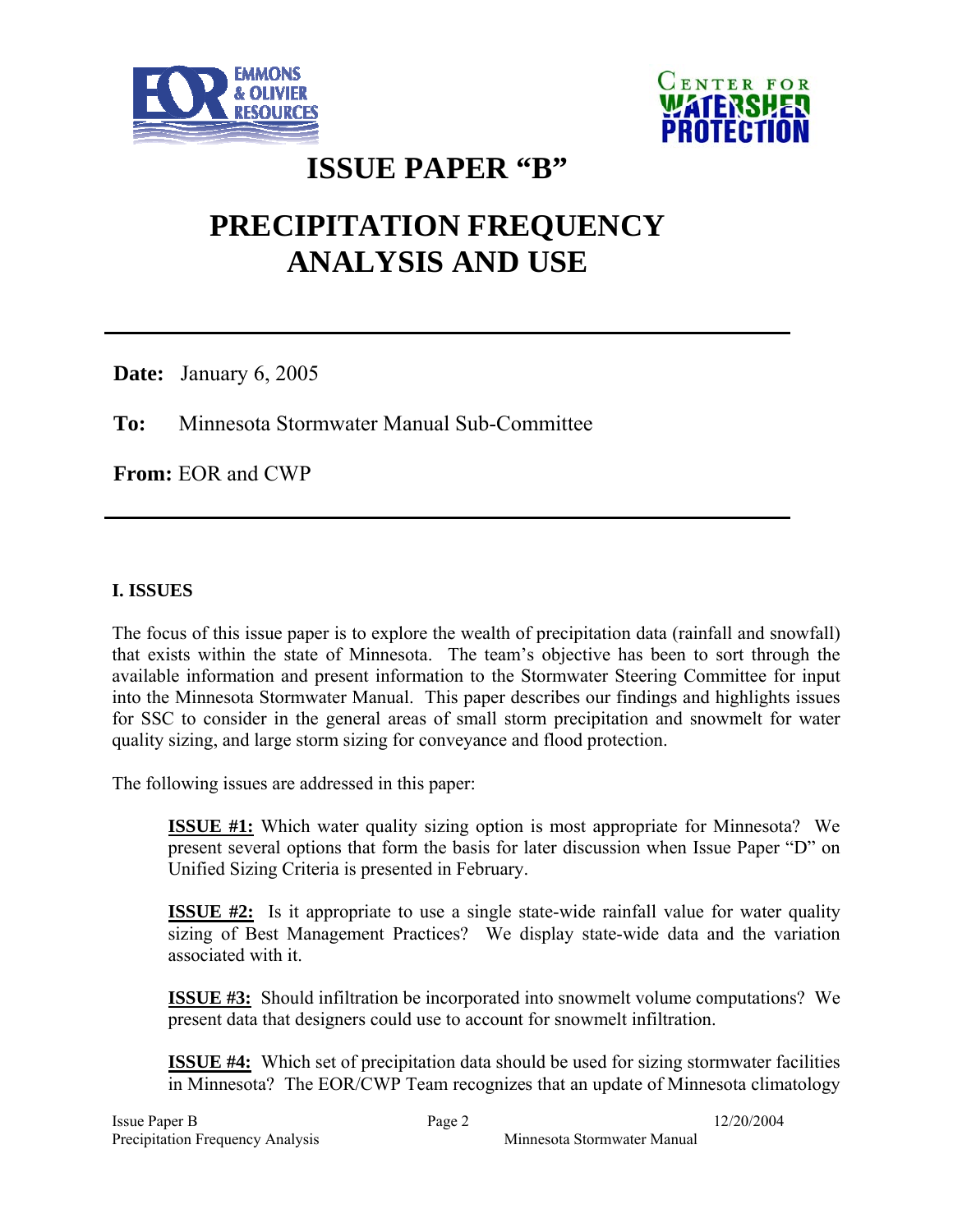data for precipitation as proposed by the National Oceanic and Atmospheric Administration (NOAA) is very much needed. Until such time as that update is available, it appears as though Technical Publication 40 (TP-40, Hershfield, 1961) will be the standard reference for frequency analysis. The SSC, however, should recognize that TP-40 does not reflect some of the changing climatologic conditions evident in Minnesota since the early 1960s.

**ISSUE #5:** Should the value of 7.2 inches of runoff on frozen soils be the basis for analysis of a rain on snowfall event in Minnesota? We present findings that support the Issue #4 finding.

# **II. BACKGROUND**

#### **Water Quality vs. Quantity Storms**

Engineers design and size stormwater structures for different purposes (water quality, peak rate control, discharge volume control) and to different levels of risk. Therefore, when designing structures that manage the rate, volume and quality of stormwater runoff, characterization of both small storm hydrology and large storm hydrology is pertinent.

Small storm hydrology is typically most important in the design of water quality protection whereas large storm hydrology is used to evaluate quantity related design for control of stormwater runoff rates and/or volumes. Small storms are focused on for water quality because research has shown that pollution migration associated with frequently occurring events accounts for a large percentage of the annual load. This is because of the "first flush" phenomenon of early storm wash-off and the large number of events with frequent return intervals (see Section III). Rain events between 0.5 inches and 1.5 inches are responsible for about 75% of the runoff pollutant discharges (MPCA, 2000).

The goal of establishing a set of criteria for stormwater management practice sizing is to try to mimic the pre-development hydrologic regime, from flood flows to groundwater recharge and pollutant loads. While it is unrealistic to expect to achieve an exact replication of predevelopment hydrographs and pollutographs, implementing a variety of management tools (both structural and nonstructural) and source controls can go a long way toward that goal.

#### **Unified Sizing Criteria**

Ultimately, the Stormwater Steering Committee will be presented with a proposal which, if adopted, would establish state-wide criteria for the sizing of stormwater management systems. To understand how the precipitation information would fit into the proposed sizing criteria, we have prepared an overview of the five criteria used in other states (Table 1). The purpose of a unified sizing criteria is to provide a framework for sizing stormwater practices to remove pollutants in stormwater, maintain recharge, prevent channel erosion, reduce over-bank flooding, and pass extreme floods. The importance of each of these criteria in the overall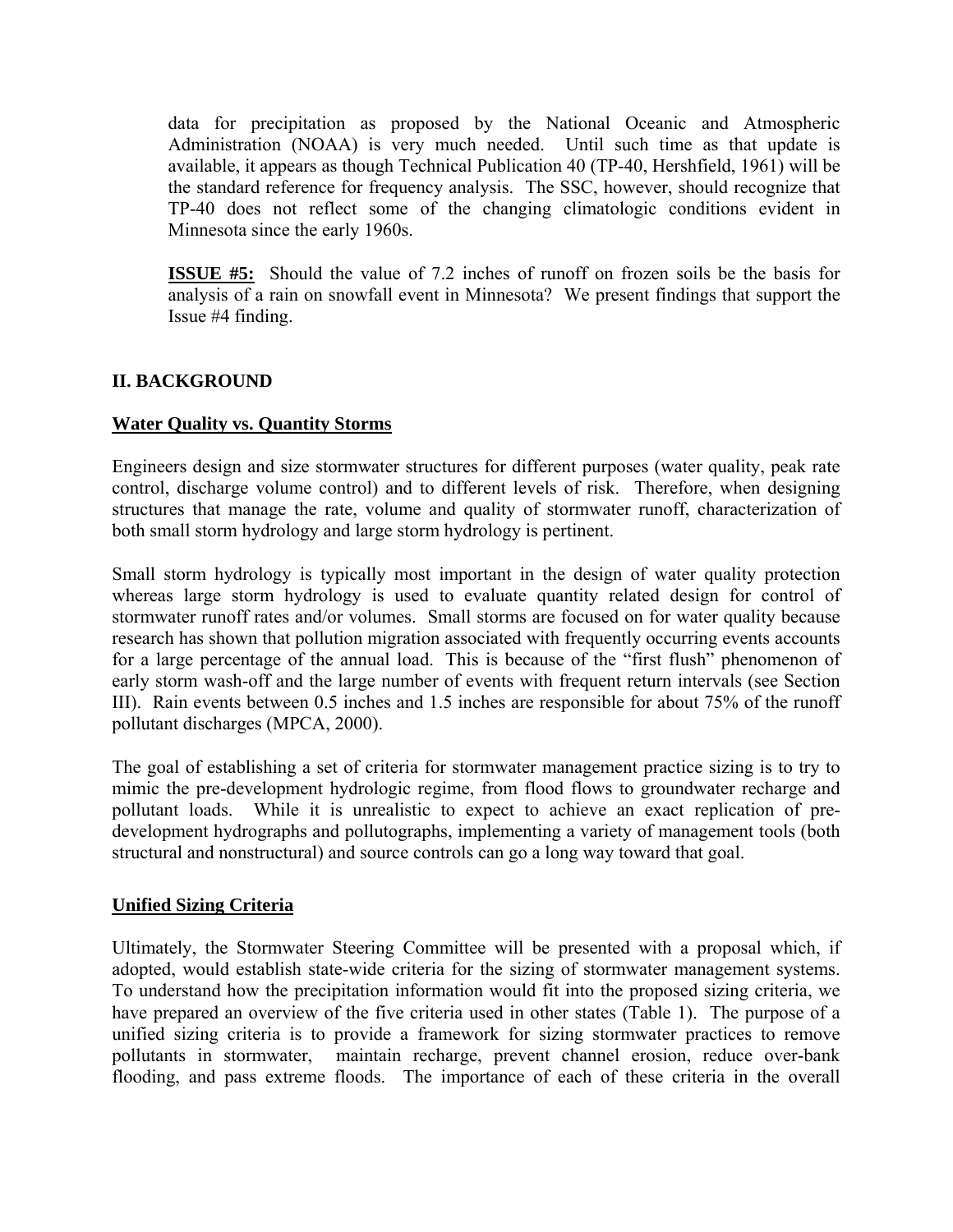management of stormwater is briefly summarized below. Sizing criteria proposed for Minnesota will be the subject of issue paper "D" for MSC review on Feb, 16, 2005.

| <b>Sizing Criteria</b>           | <b>Description of Statewide Sizing Criteria</b>                                                                                                                                                        |  |  |
|----------------------------------|--------------------------------------------------------------------------------------------------------------------------------------------------------------------------------------------------------|--|--|
| <b>Water Quality Volume</b>      | Capture some of the annual pollutant load, as measured by certain<br>indicator pollutants (e.g., TSS or total phosphorus). This criterion is based<br>on a specified runoff amount or rainfall volume. |  |  |
| Recharge                         | Infiltrate a portion of annual rainfall based on predevelopment soil<br>hydrologic soil group and site impervious cover.                                                                               |  |  |
| <b>Channel Protection</b>        | Provide extended detention or over-control for some small, frequent storm<br>(i.e., 9-mos to 2-yr) to protect channels from erosive velocities and unstable<br>conditions.                             |  |  |
| <b>Overbank Flood Protection</b> | Control post development peak discharge rate to predevelopment rate for<br>large (i.e., 10-yr, 25-yr) storm event.                                                                                     |  |  |
| <b>Extreme Storm</b>             | Evaluate the effect an extreme event (e.g., 100-year storm) has on the<br>stormwater facility, adjacent property, and downstream facilities and<br>property.                                           |  |  |

**Table 1: Overview of Proposed Unified Sizing Criteria for Stormwater** 

The remainder of this paper discusses standardizing precipitation data (rainfall and snowfall) for eventual use by stormwater designers and managers as they apply the final sizing criteria to a specific site.

**ISSUE:** The question of whether to create a Minnesota unified sizing criteria will be the topic at the February 16, 2005 Stormwater Steering Committee meeting. Background information that the MSC can use to assist in making a decision is presented in this Issue Paper.

#### **III. WATER QUALITY EVENT: SMALL STORMS**

#### **Sizing BMPs for Water Quality**

#### **Water Quality Criteria Options**

Traditional stormwater systems design has been based on protecting structures and property from the damaging effects caused by peak runoff rates generated by impervious surfaces. Rate, and rate control, continues to be an important feature in the larger storm criteria described above. Water quality sizing, however, is more closely tied to volume of stormwater runoff rather than rate. The reason for this is that the rate at which water enters a treatment facility is usually not critical to the treatment dynamics associated with the facility. Rather, the treatment effectiveness of most BMPs is a function of characteristics such as settling time and biologic uptake during quiescent periods, and achieving these depends upon exposing the runoff to an adequate volume that allows for these treatment systems to make a difference. Also, since pollution load is the product of flow volume times the pollutant concentration, the volume of water becomes more of a controlling factor than rate. The goal should be to capture and treat as much of the annual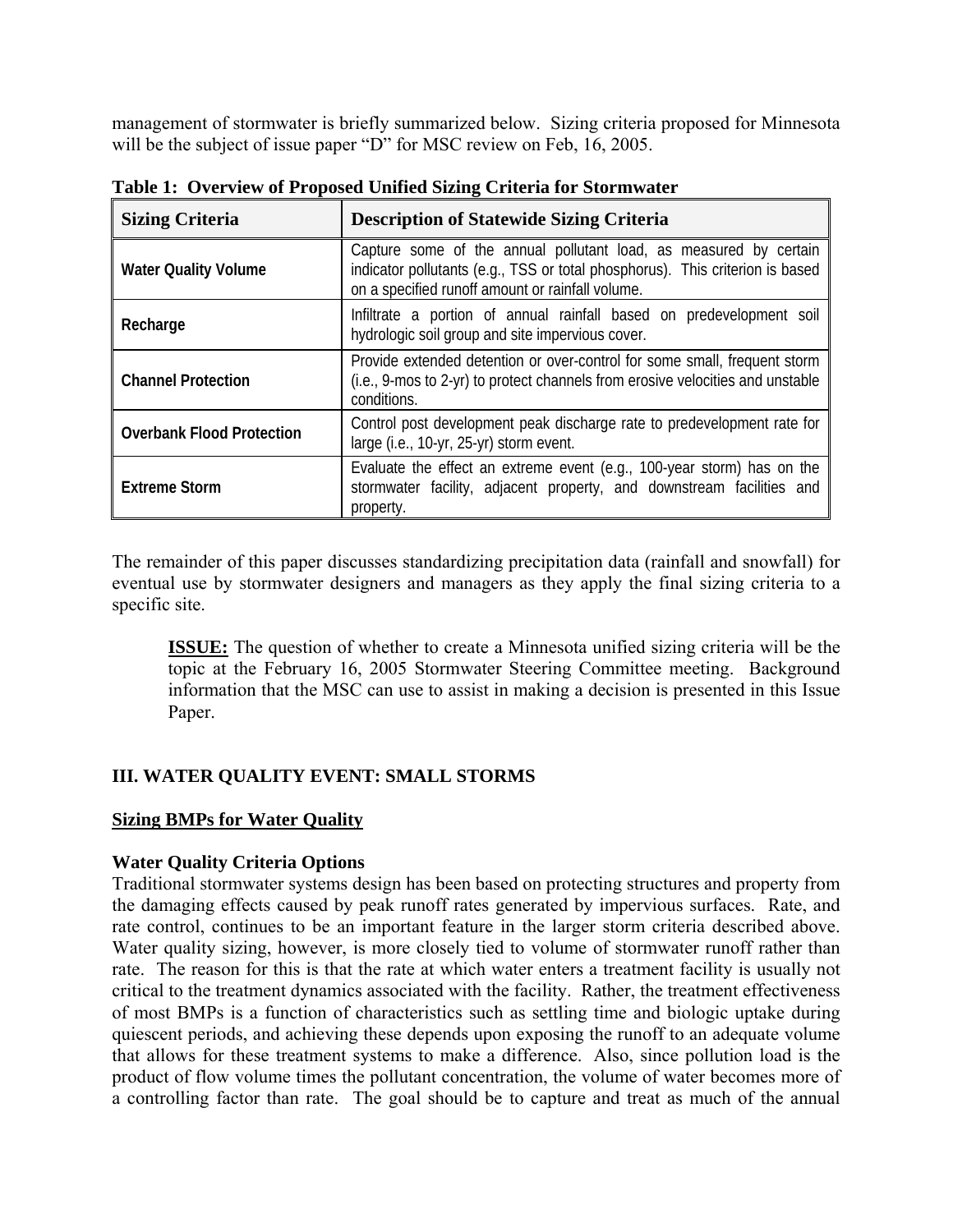average volume of runoff as feasible. Whether this is a realistic goal for Minnesota will be discussed as part of the Unified Sizing Criteria issue paper.

This leads to the question:

#### *Which rainfall event or runoff volume should be the basis of computing water quality volume?*

Six concepts are presented below:

OPTION #1: 90% Rainfall Capture Rule: The technical basis for the 90% capture rule is that the stormwater treatment practice is explicitly designed to capture and treat 90% of the annual rainfall from those rainfall events that produce runoff. Rainfalls less than 0.1" do not produce runoff and therefore were not included in the analysis. This option is based on rainfall depth, as opposed to runoff volume. As such, this sizing rule is not dependent on first flush (typically thought of as the first one-half inch of runoff from a site) assumptions.

Data used to generate the precipitation depth for the 90% capture rule are based on a regional analysis of the rainfall frequency spectrum. Figure 1 is an example of a rainfall frequency analysis from the Minneapolis/St. Paul Airport for the period of 1971 through 2000. The frequency curve illustrates that the  $90<sup>th</sup>$  percentile rain event falls at the beginning of the "knee" of the curve. It is at this point that the theoretical optimization of treatment occurs. In other words, as you move past the "knee", the size of the treatment facility increases significantly with little increase in the total number of storms treated. The rainfall depth associated with the beginning of the knee of the curve  $(90<sup>th</sup>$  percentile) equates to 1.05 inches, while the true knee of the curve occurs at the  $94<sup>th</sup>$  percentile, representing 1.4 inches of rainfall depth. Both of these values represent valid interpretations of the knee of the precipitation depth curve. Because the goal of the 90% capture rule is to select which the event that represents 90% of the annual cumulative precipitation depth (rather than 90% of the number of events) additional analysis is needed to determine which percentile event is most appropriate for application in Minnesota.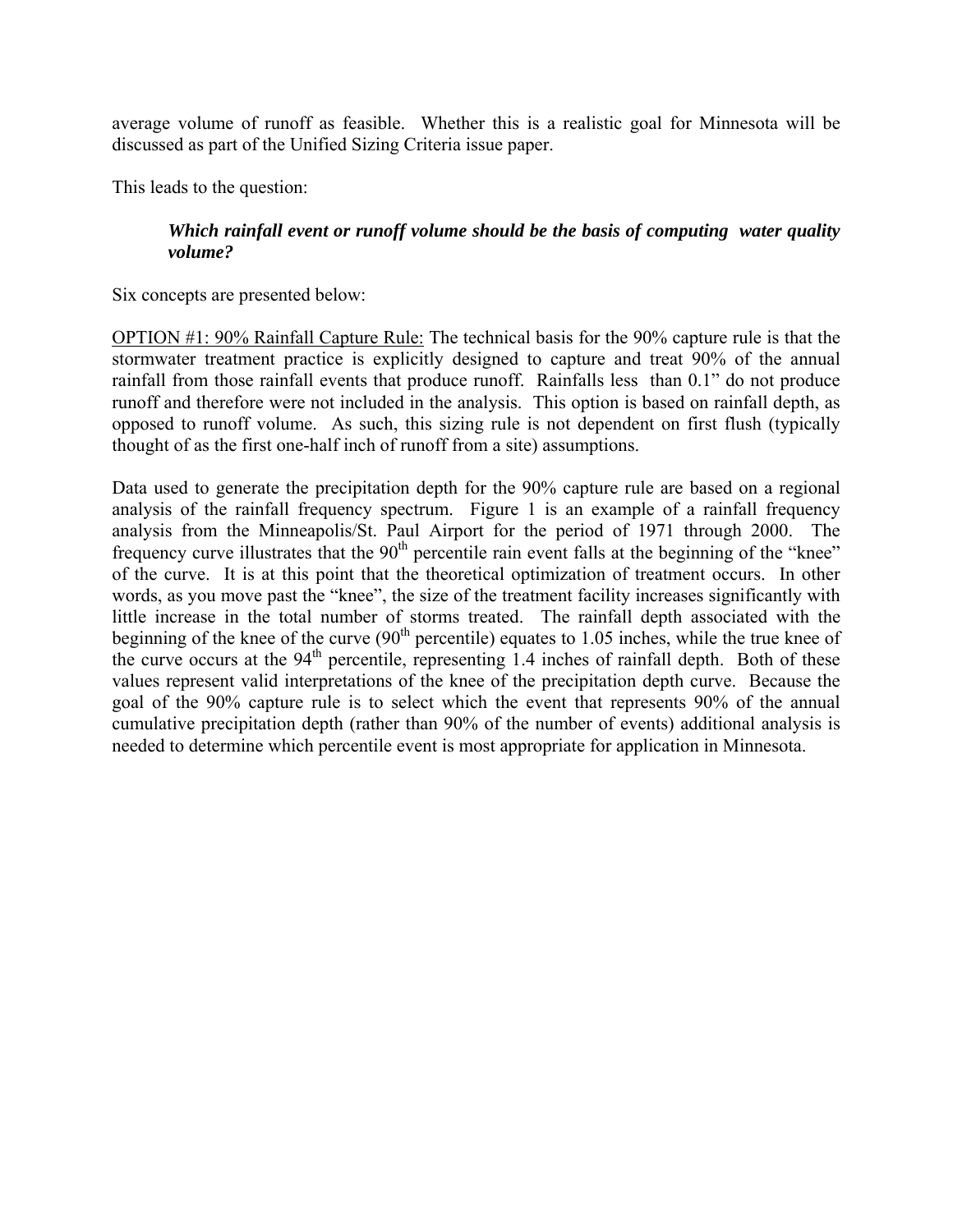

**Figure 1: Precipitation Frequency for Minneapolis/St. Paul Airport (1971-2000)**

The 1.05 inches of precipitation at the  $90<sup>th</sup>$  percentile represents 67% of cumulative precipitation depth based on 30-years of record.

It is important to note that 1.05 inches of the precipitation depth of an individual storm which is in excess of 1.05 inches (the  $90<sup>th</sup>$  percentile event) will still be managed by the BMP to some degree**.** For example, the total precipitation that was recorded at the Minneapolis/St. Paul airport over the past 30 years (not including snow records) totals 633 inches. The sum of all rainfall up to 1.05 inches, plus 1.05 inches of each precipitation event in excess of 1.05 inches totals 556 inches of precipitation. In total, 88% of the cumulative depth of rainfall (556/633) that occurred over the period of record used to assemble this data would be managed by a BMP sized to treat 1.05 inches. Further discussion of design features to assure proper treatment of large storms will be discussed in future issue papers.

A similar exercise of the  $94<sup>th</sup>$  percentile rain event shows that 1.4 inches equates to 92% of the cumulative depth over the same 30-year period.

Finally, the general shape of the frequency curve will be similar from region to region; however, the location on the knee of the curve and the associated  $90<sup>th</sup>$  percentile rainfall depth ranges between the  $90<sup>th</sup>$  and  $95<sup>th</sup>$  percentile event. For this reason, additional curves from areas of Minnesota are included in Appendix B.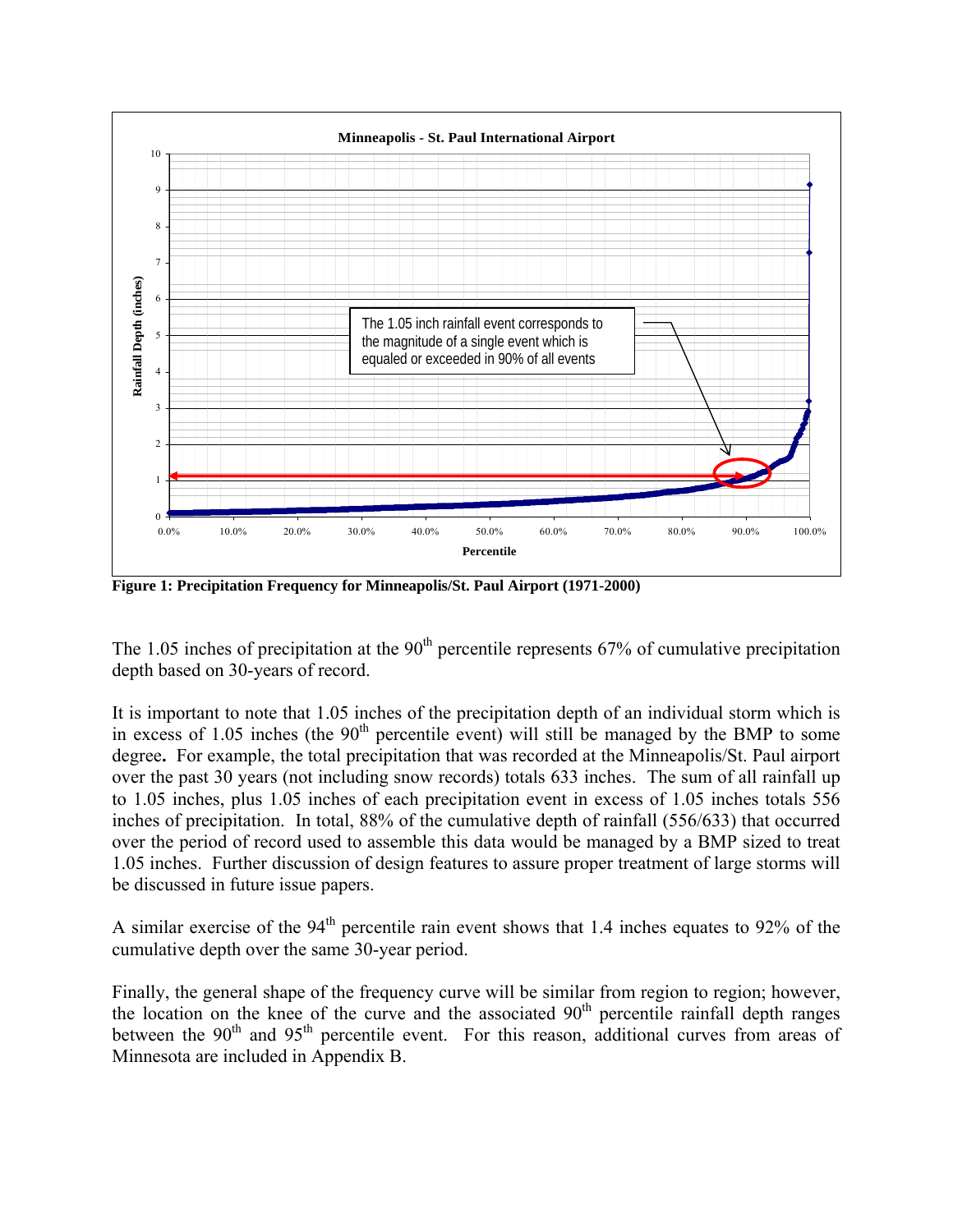OPTION #2 - One-inch times the site runoff coefficient: This approach applies an arbitrary rainfall depth that is approximately just under the 90<sup>th</sup> percentile of annual rainfall events for the six Minnesota stations that were analyzed. Runoff coefficient could either be standardized by a regulatory authority or left to the professional judgment of the site designers. The benefit to this approach is that it is a simplified analysis that produces results that are similar to the  $90<sup>th</sup>$  capture option.

OPTION #3 - 1-yr, 24-hr frequency event: This approach applies the rainfall depth that has a 100% chance of being equaled or exceeded in any given year. Isopluvial curves representing the variation of this design event across Minnesota were generated and reported in the U.S. Weather Bureau's TP-40 (Figure 1-2, Appendix A). The value for the Twin Cities area equals 2.4 inches over a 24-hour period.

The Walker method recommends that the permanent pool in a water detention pond (also defined as water quality volume by the Center for Watershed Protection) be sized to contain 2.5 inches of rainfall (Walker, 1987). This is only slightly larger than the 1-year, 24 –hour event; therefore a separate recommendation of the Walker method was not included in this paper.

OPTION #4 - Half-inch rule: This runoff-based option is based on the first flush concept which states that the majority of the pollutants carried in urban runoff are carried in the first half-inch of runoff. The half-inch rule simply requires that one-half inch of runoff (not rainfall) be treated from the total area of the site. It is calculated by multiplying 0.5 inches by the total site area. While this method is simple to calculate, it is not a function of impervious cover, which removes an incentive to minimize the impervious cover at a site.

MPCA's General Permit for Construction Activities requires that wet detention basins contain a permanent storage volume (defined as "water quality volume" in Center for Watershed Protection publications) of 1800 cubic feet (c.f.) per acre of site for detention ponds. This computation is equal to the half-inch rule.

OPTION #5 - Half-inch per impervious area rule: This rule is a slight variant on the half-inch rule, where the water quality volume is defined as one-half inch times the impervious area of the site. The half-inch per impervious area rule provides an incentive to reduce impervious cover; however, the BMP size would be significantly less than the 90% rule and would not provide adequate treatment for a substantial portion of the annual pollutant load.

Presently, a modification of this half-inch rule is incorporated into the National Pollutant Discharge Elimination System (NPDES) General Permit for construction activity, issued by the Minnesota Pollution Control Agency (MPCA) on August 1, 2003. This permit defines the water quality volume as ½ inch of runoff from the new impervious surface. The NPDES General Permit also requires that this ½ inch of water quality volume is in addition to the 1800 c.f. per acre required for detention ponds (see Option  $#4$ ). The  $\frac{1}{2}$  inch rule does directly apply to infiltration/filtration BMPs without additional water quality storage or treatment.

OPTION #6 – Pitt Method: Dr. Robert Pitt measured rainfall and pollutant distribution in a medium density residential area of Milwaukee, Wisconsin as part of the 1983 NURP program.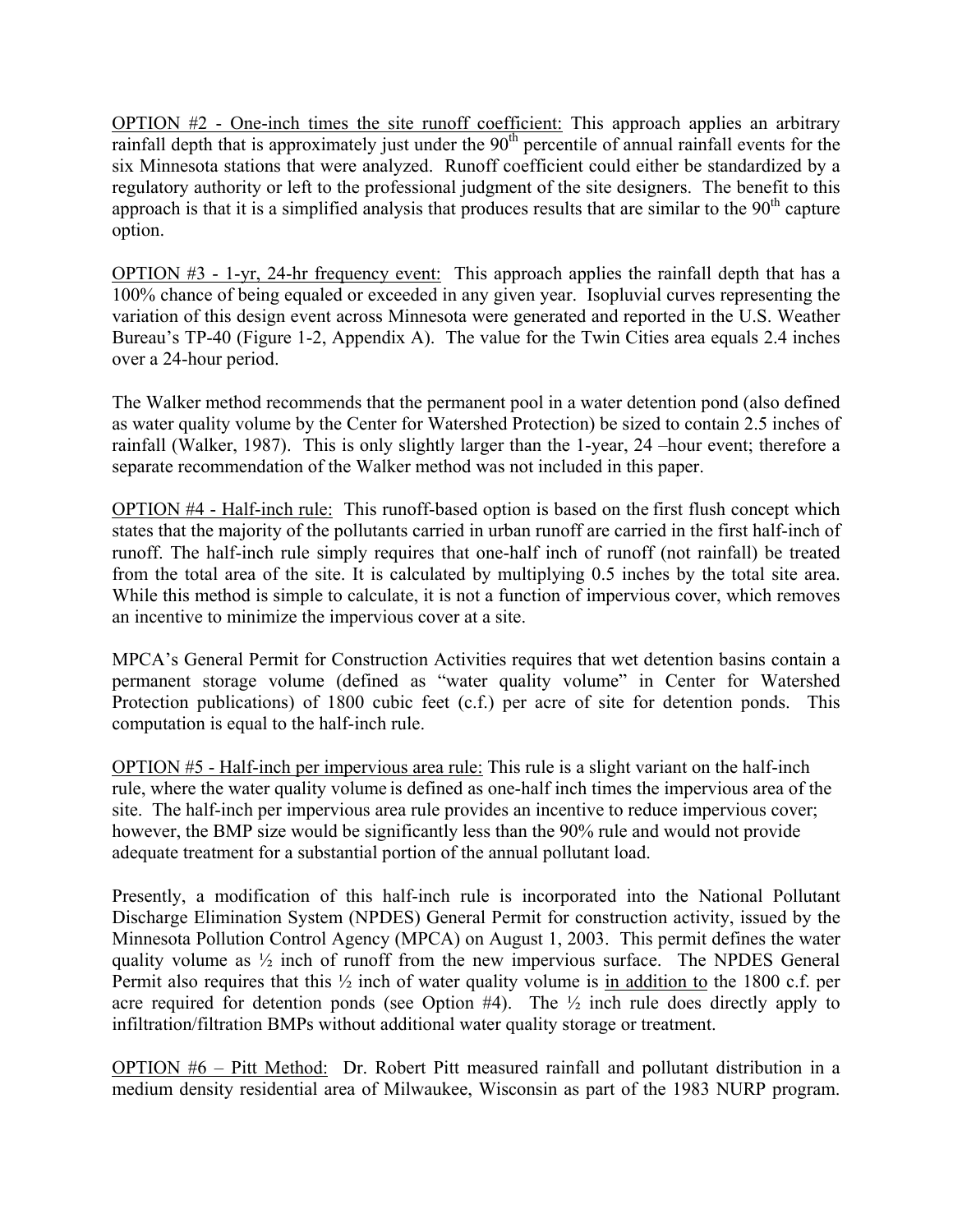He found that rainfall between 0.5 inches and 1.5 inches are responsible for about 75% of the runoff pollutant discharges. MPCA recommends a value of 1.25 inches for the Upper Midwest, based on work by Dr. Pitt (MPCA, 2000).

#### **Runoff at Example Site**

The options presented above are based on either precipitation depth or runoff volume. The best method of comparing these two values would be to compute the water quality volume from a generic site. For this example we applied the above options to a single water quality event at a theoretical site with the following assumptions:

100-acre residential area 35% impervious surfaces All impervious surfaces are "new" Twin Cities precipitation data Aggregate curve number  $= 72$  Impervious surfaces curve number = 98 Pervious surfaces curve number  $= 49$ Runoff coefficient  $= .30$ 

Runoff volume was computed using SCS methodology in a HydroCAD model. Relative differences of the options outlined above are highlighted by their resulting range of water quality volumes. Results are summarized below in Table 2:

| Option         | <b>Description</b>                                | <b>Rainfall</b><br>Depth | <b>Runoff</b><br>Depth | <b>Water Quality Volume</b> |
|----------------|---------------------------------------------------|--------------------------|------------------------|-----------------------------|
| 1a             | 90% of annual rainfall events                     | 1.05"                    |                        | $2.6$ ac-ft                 |
| 1 <sub>b</sub> | 94% of annual rainfall events                     | 1.4"                     |                        | $3.3$ ac-ft                 |
| $\mathfrak{D}$ | 1" times Runoff Coefficient                       | 1 <sup>n</sup>           |                        | $2.5$ ac-ft                 |
| 3              | 1-yr/24-hour storm                                | 2.4"                     |                        | $6.4$ ac-ft                 |
| 4              | 1/2" runoff over entire site (1800 c.f. per acre) |                          | $\frac{1}{2}$          | $4.2$ ac-ft                 |
| 5              | 1/2" runoff over impervious surfaces              |                          | $\frac{1}{2}$          | $1.5$ ac-ft                 |
| 6              | Pitt method                                       | 1.25"                    |                        | $3.0$ ac-ft                 |

**Table 2: Water Quality Sizing Option Comparison; 100-acre SFR development** 

This example is provided for purposes of comparing the water quality volume from a theoretical residential development site. Future issue papers, including "G": Cold Climate Considerations, "D": Unified Sizing Criteria; and "I": Engineering Specifications will discuss in greater detail considerations involved in applying this precipitation data to specific Best Management Practices.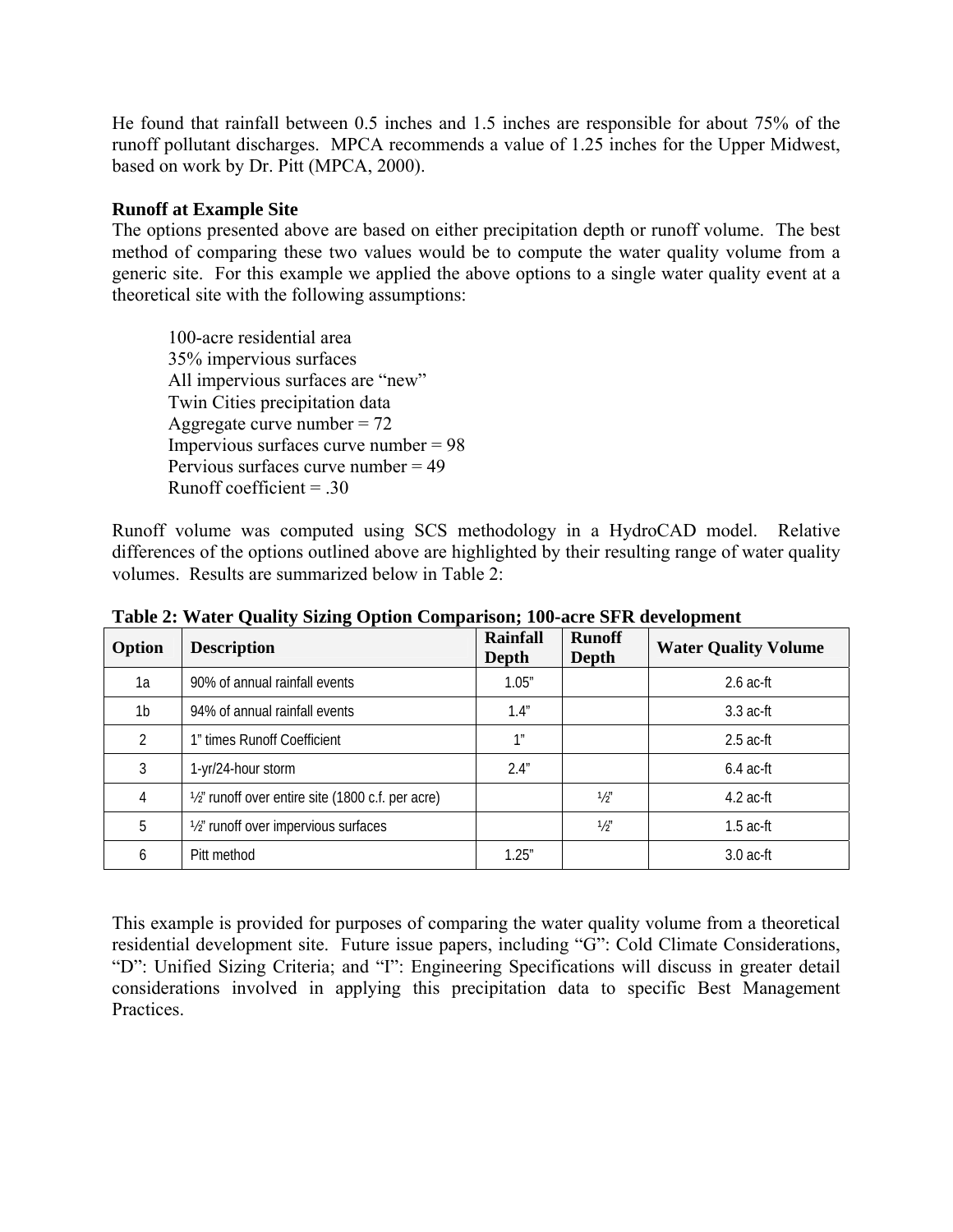#### **MPCA General Permit for Construction Activities**

As described above, the MPCA Permit for Construction Activities divides water quality volume into two components: permanent pool plus live storage. For a wet detention basin (Part III.C.1 of the permit) the basin must have a permanent volume of 1800 cubic feet (approximately  $\frac{1}{2}$ ) inch) of storage below the outlet pipe (dead storage) for each acre drained to the basin. The basins are also required to release the water quality volume (live storage) of  $\frac{1}{2}$  inch of runoff from the new impervious surfaces at no more than 5.66 cubic feet per second per acre of surface area of the pond. This corresponds to a combination of option #4 and option #5 where a certain volume is captured as dead storage and the live storage is determined by the amount of impervious surface. When designing an infiltration or filtration system, the water quality volume is ½ inch of runoff from new impervious surfaces. This approach can serve to create an inventive to reduce the impervious surface and thereby reduce the amount of live storage required by this permit.

**ISSUE #1:** Which rainfall based water quality sizing option is most appropriate for Minnesota?

#### **Minnesota Rainfall Analysis**

#### **Rainfall Analysis**

The next question investigated by the team was:

#### *Is there a regional variation in rainfall depth?*

The rainfall frequency analysis was expanded statewide for six locations to determine the  $90<sup>th</sup>$ percentile annual rainfall depth for all of Minnesota. The six stations analyzed were Minneapolis/St. Paul International Airport, St. Cloud Airport, Rochester Airport, Cloquet, Itasca, and the Lamberton SW Experiment Station (shown in Figure 2).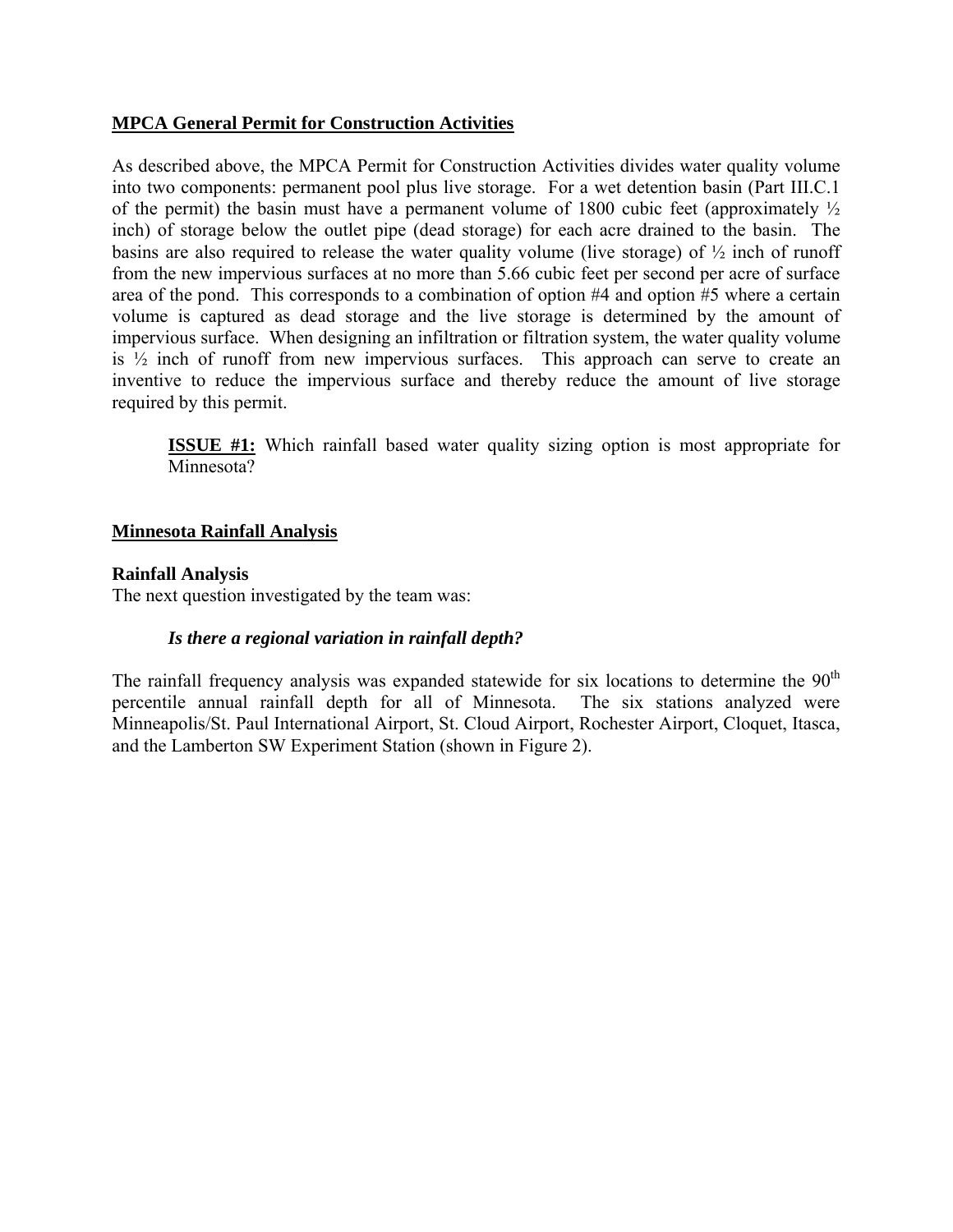

**Figure 2: Precipitation Frequency Analysis-Station Locations**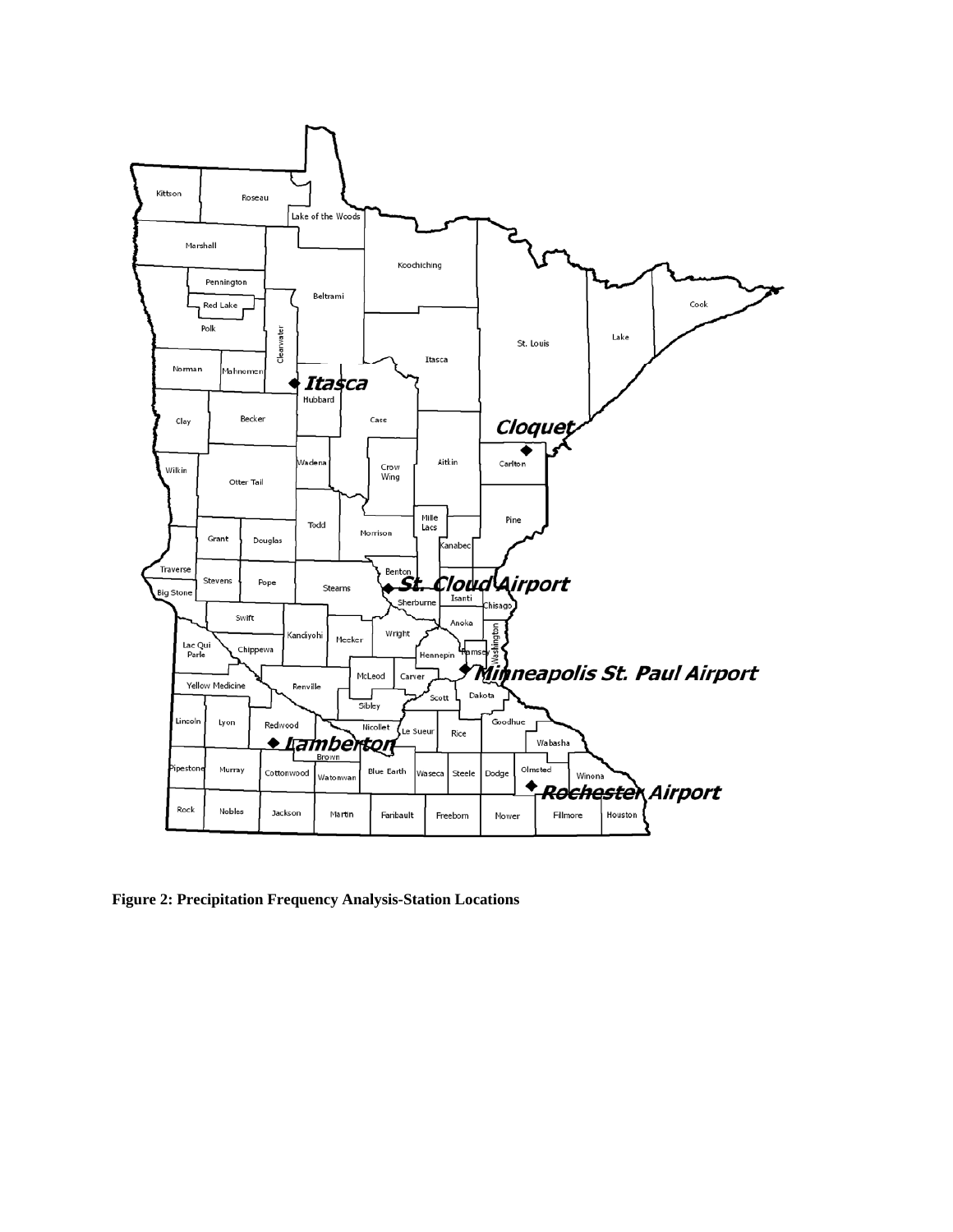The following describes the protocol for this analysis:

- Daily precipitation and snowfall record were obtained from the MN State Climatology Group (http://climate.umn.edu/doc/historical.htm).
- The number of stations analyzed was limited to six and selected to provide representative geographical coverage of the state. Selected stations also had at least 30 years of daily precipitation record available (1971-2000).
- The analysis was conducted under two scenarios: (1) evaluating the total precipitation (rain and snow) record and (2) evaluating the rainfall record only. The second analysis was performed because, while snowfall is a part of the precipitation record, it does not produce runoff immediately. (Snowmelt runoff is addressed in a later section.) Thus, the  $90<sup>th</sup>$ percentile storm event can be calculated by eliminating snowfall from the precipitation record. A simplified assumption was used for the second analysis (rainfall only), whereby any day that had recorded snowfall was discarded from the analysis. This analysis reduces the total number of records from which the frequency analysis was developed.

For both analyses, all precipitation depths of 0.1 inches or less were discarded. This is based on the assumption that the majority of precipitation events that are 0.1 inches or less generally will not generate a measurable amount of runoff. While the actual depth may vary from site to site, 0.1 inches is frequently used as the cutoff point in rainfall

• frequency analysis in Minnesota (ex. USDA-SCS Hydrology Guide for Minnesota).

The results of the frequency and volume analysis for the  $90<sup>th</sup>$  percentile at six stations are summarized in the following Tables 3 and 4. Graphs illustrating the results of each individual station are provided in Appendix B.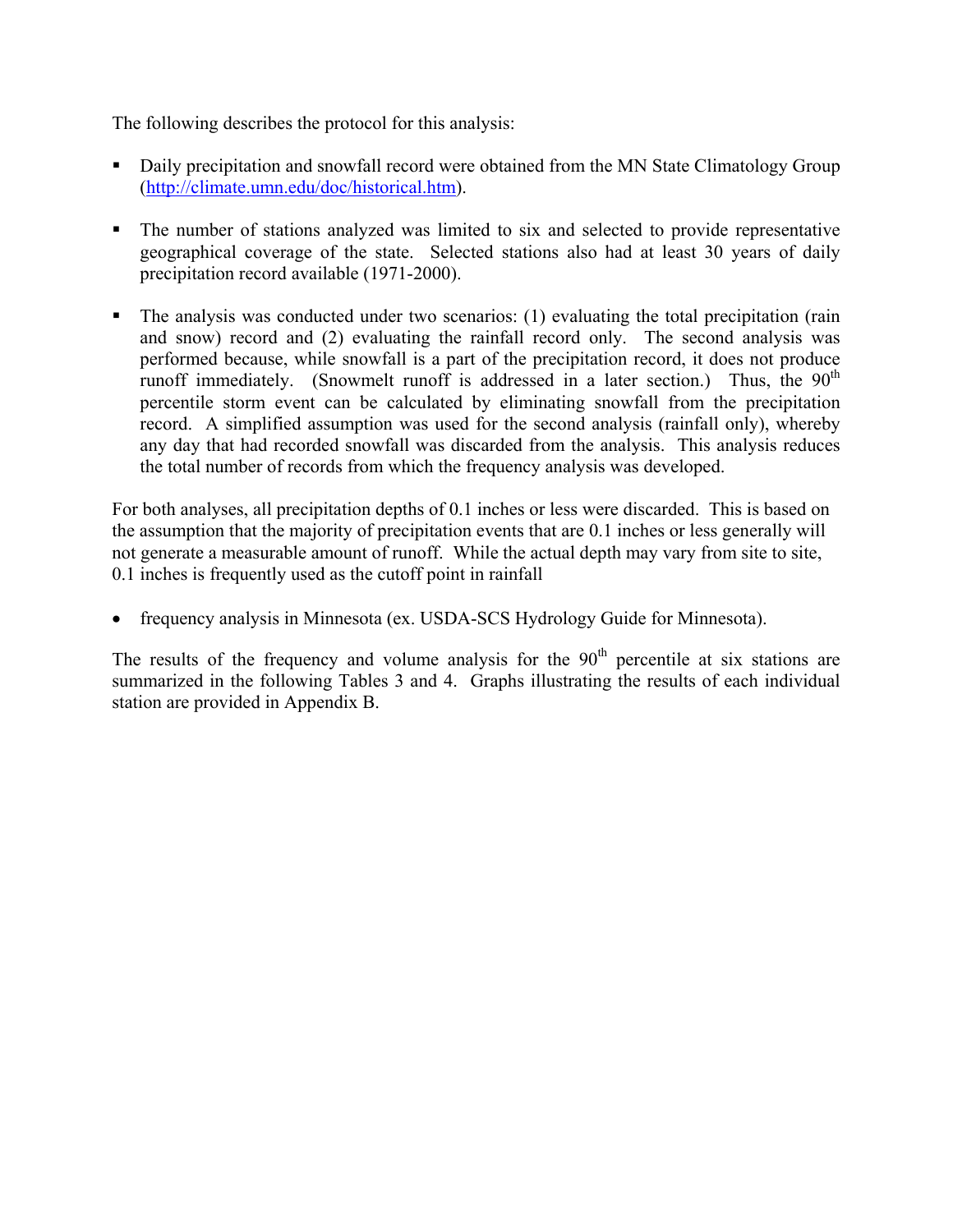| Location<br>(MN Station No.)       | <b>Region</b><br>of State | <b>Period of</b><br><b>Record</b> | 90% Rainfall<br>$w /$ snow | 90% Rainfall<br>$w/o$ snow | 95% Rainfall<br>$w/o$ snow |
|------------------------------------|---------------------------|-----------------------------------|----------------------------|----------------------------|----------------------------|
| Mpls./St. Paul Airport<br>(215435) | East<br>Central           | 1971-2000                         | 0.98"                      | 1.05''                     | 1.49"                      |
| St. Cloud Airport<br>(217294)      | Central                   | 1971-2004                         | 1.00"                      | 1.07"                      | 1.39''                     |
| Rochester<br>(217004)              | Southeast                 | 1971-2000                         | 1.01"                      | 1.12"                      | 1.55''                     |
| Cloquet<br>(211630)                | Northeast                 | 1971-2000                         | 1.01"                      | 1.13"                      | 1.47"                      |
| Itasca<br>(214106)                 | Northwest                 | 1971-2000                         | 0.95"                      | 1.05"                      | 1.42"                      |
| Lamberton<br>(214546)              | Southwest                 | 1971-2000                         | 1.03"                      | 1.09''                     | 1.48"                      |
| Average                            |                           |                                   | 1.00                       | 1.09                       | 1.46                       |
| Range                              |                           |                                   | $+/- 0.04$                 | $+/- 0.04$                 | $+/- 0.08$                 |

**Table 3. Summary of Precipitation Frequency Analysis** 

Review of the station graphs (Appendix B) reveals surprising consistency among the six stations chosen to represent regional precipitation across the State. As illustrated in Table 3, the rainfall depth (last columns) which represents 90% and 95% of runoff producing events was approximately 1.09 inches (+/- 0.04 inches) and 1.46 inches (+/- 0.08 inches) respectively.

Data from each station was analyzed to determine what percentage of rainfall would be treated by a BMP if the water quality sizing was based on Option #1:

Using the technique following in Section III, Option #1, the data was analyzed to determine the total precipitation depth related to the  $90<sup>th</sup>$  percentile rainfall event for each of these 6 Minnesota stations. Table 4 following is a summary of the results: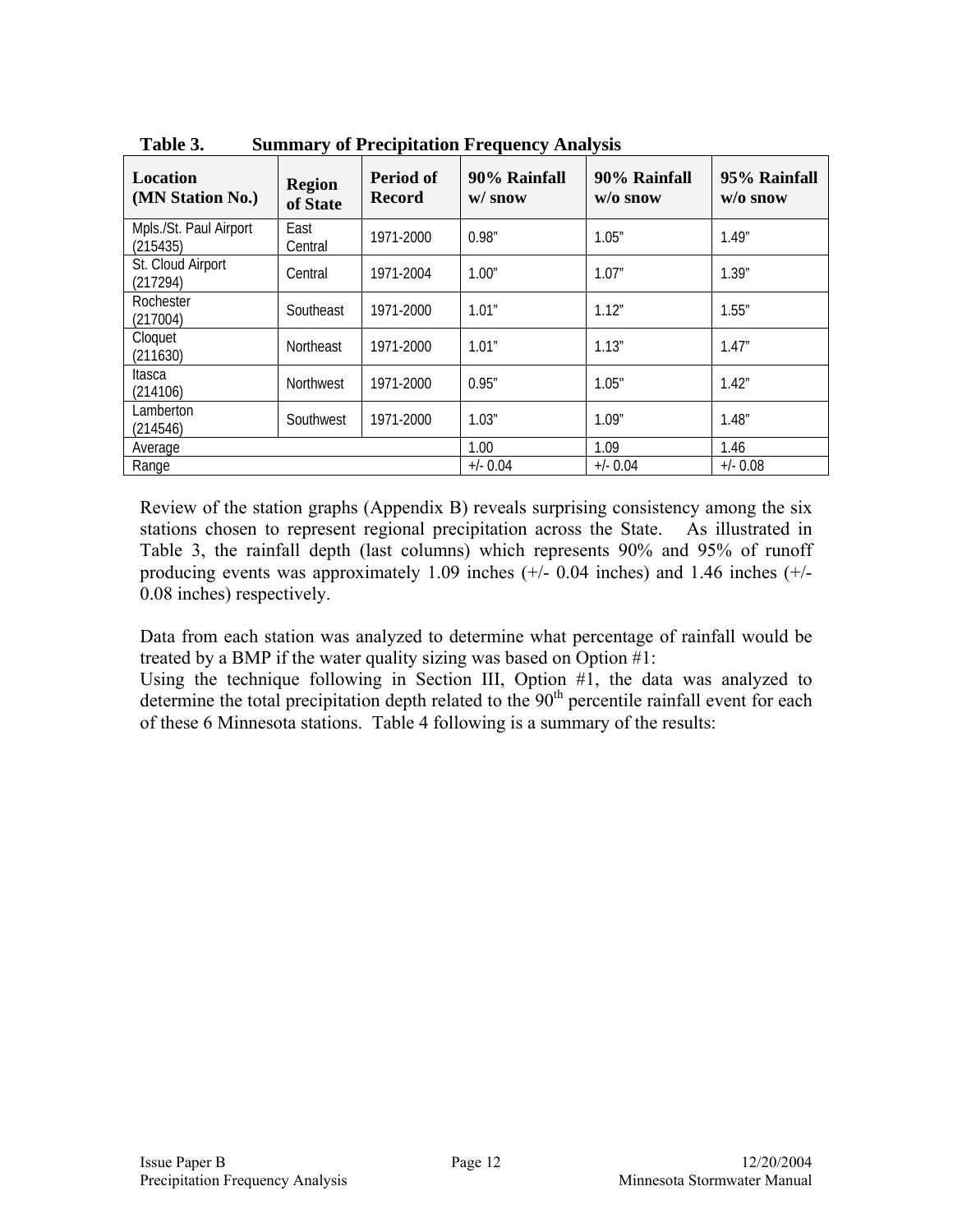| Events                             |                                             |                                                                           |  |
|------------------------------------|---------------------------------------------|---------------------------------------------------------------------------|--|
| Location<br>(MN Station No.)       | 90%<br><b>Rainfall</b><br>Depth w/o<br>snow | % Total<br><b>Cumulative</b><br><b>Rainfall</b><br>Depth in<br><b>BMP</b> |  |
| Mpls./St. Paul Airport<br>(215435) | 1.05"                                       | 88                                                                        |  |
| St. Cloud Airport<br>(217294)      | 1.07"                                       | 89                                                                        |  |
| Rochester<br>(217004)              | 1.12"                                       | 88                                                                        |  |
| Cloquet<br>(211630)                | 1.13''                                      | 88                                                                        |  |
| Itasca<br>(214106)                 | 1.05"                                       | 87                                                                        |  |
| Lamberton<br>(214546)              | 1.09"                                       | 88                                                                        |  |
| Average                            | 1.09"                                       | 88                                                                        |  |
| Range                              | $+/- 0.04$                                  | $+/-1$                                                                    |  |

**Table 4. Percentage of Cumulative Rainfall Depth Contained in 90% of all Rainfall Events** 

**ISSUE #2:** Is it appropriate to use a single state-wide rainfall value for water quality sizing of Best Management Practices? The small amount of areal variability shown in Table 3 supports a single state-wide value.

#### **Snowmelt Analysis**

The CWP's *Stormwater BMP Design Supplement for Cold Climates* (Caraco and Claytor, 1997) states:

"BMPs should also be sized to treat the spring snowmelt runoff event."

Special consideration is essential for snowmelt runoff in Minnesota. The question to answer is:

#### *What is the best method to determine the volume of snowmelt that must be treated by a site Best Management Practice?*

Snowmelt occurs throughout the winter in small, low-flow events and generally will not affect BMP sizing decisions. The spring snowmelt, on the other hand, can be the single largest water and pollutant loading event in the year. Most BMPs do not address the volume of meltwater nor its poor quality. Instead, they are typically designed to reduce peak flow during rainfall and rely mostly on settling to treat pollutants, which is not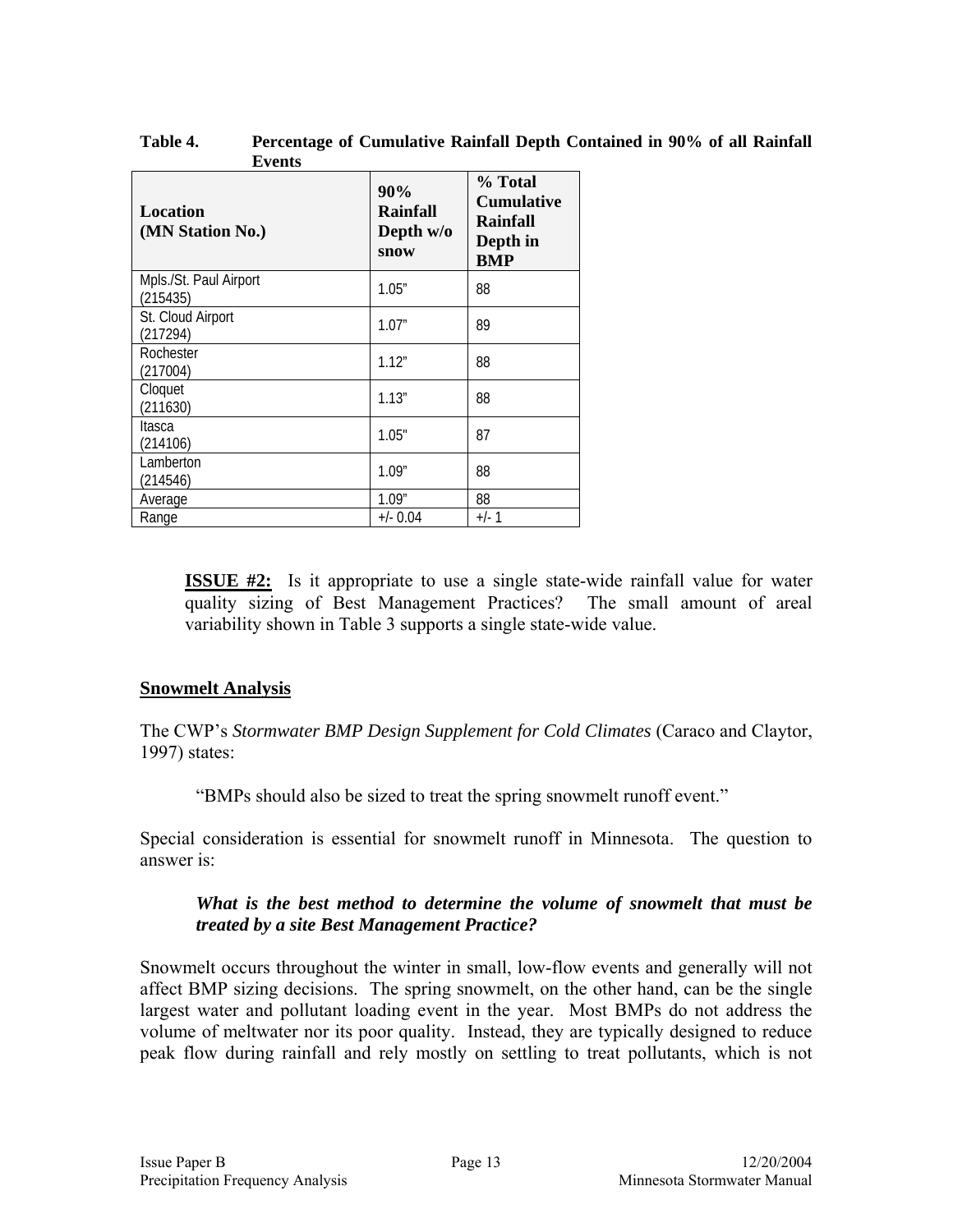always the way to treat soluble pollutants that can be a significant problem related to spring snowmelt.

In Minnesota, this spring snowmelt occurs over a comparatively short period of time (i.e., approximately two weeks) in March or April of each year – depending on the region of the state. The large flow volume during this event may be the critical water quality design event in much of the state. BMPs, therefore, should be sized to address the volume of runoff from this spring snowmelt event.

The goal of treating 90% of the annual pollutant load can also be applied to snowmelt runoff and rain-on-snow events. Cold climate sizing could be greater than rainfall-based criteria sizing when snowfall represents more than 10% of total annual precipitation (Caraco and Claytor, 1997), as occurs in all of Minnesota.

The "Mean Annual Snowfall" Figure C-1 in Appendix C illustrates that this rule applies to all parts of Minnesota, therefore, presentation of the procedure used to estimate Minnesota's average annual snow depth follows. Other procedures for estimating the water quality treatment volume based on annual snow depth are described in the CWP (Caraco and Claytor, 1997), which is available as a free download from the CWP web page at http://www.cwp.org/cold-climates.htm.

A review of snowmelt research, available data, and current treatment standards was conducted to evaluate and devise an appropriate snowmelt volume recommendation for Minnesota. Snowmelt analysis is typically reviewed over a 10-day period. The average annual date that this snowmelt is expected to conclude is available from the Minnesota State Climatology Office and is shown in Figure C-2.

The average snowmelt volume was estimated using the following equation:

| Average<br>snowmelt<br>volume<br>(depth/unit area) | Average snow pack<br>depth at the<br>X<br>initiation of the<br>snowmelt period | Typical snow<br>pack water<br>equivalent at<br>time of melt | Estimated<br>infiltration volume<br>likely to occur<br>during a 10-day<br>melt period. |
|----------------------------------------------------|--------------------------------------------------------------------------------|-------------------------------------------------------------|----------------------------------------------------------------------------------------|
|----------------------------------------------------|--------------------------------------------------------------------------------|-------------------------------------------------------------|----------------------------------------------------------------------------------------|

Due to the range in snowfall that typically occurs in Minnesota (lowest in the southwest and highest in the northeast), it is not feasible to establish a standard value for use in computing the volume of snowmelt. Therefore a series of maps have been prepared that will allow the designer to focus on their region of the state to determine both the average depth of snowpack existing at the start of spring snowmelt, plus the water content of the snowpack during the month of March (Figure C-3). These maps are contained in Appendix C.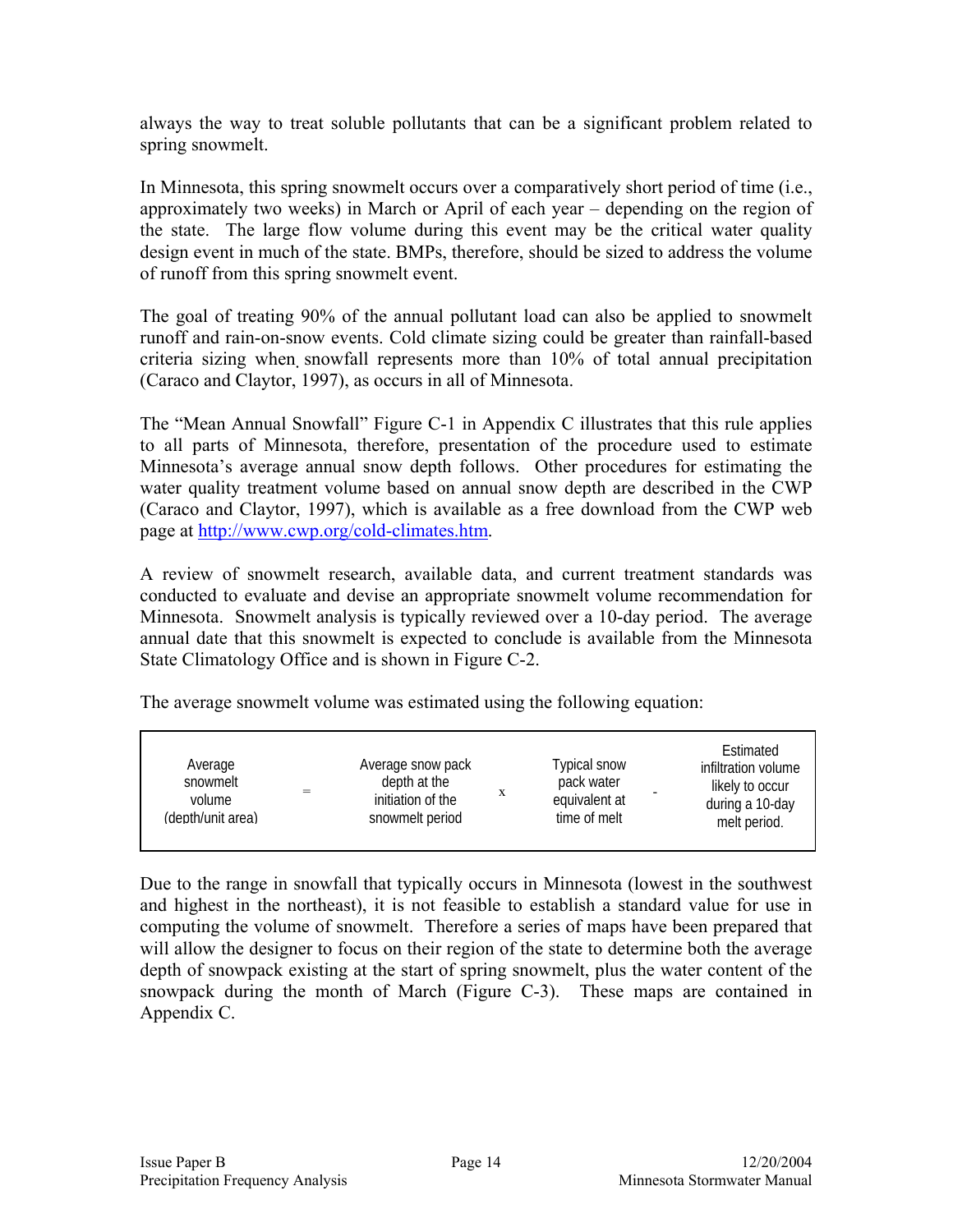The last part of this equation allows designers to subtract winter infiltration from the volume of snow that would melt and be contained by the site BMP. This leads to the question:

#### *Should designers assume that a portion of the snowpack will infiltrate?*

Research in cold climates by Baker (1997), Buttle and Xu (1988), Bengtsson (1981), Dunne and Black (1971), Granger *et al.* (1984) and Novotny (1988) shows that infiltration does in fact occur during a melt at volumes that vary considerably depending upon multiple factors including: moisture content of the snow pack, soil moisture content at the time the soil froze, plowing, sublimation, vegetative cover, soil properties, and other snowpack features. For example, snowmelt investigations by Granger *et al*. (1984) took measurements from 90 sites, located in Saskatchewan Canada, representing a wide range of land use, soil textures, and climatic conditions. From this work (Figure 3 reproduced below), general findings showed that even under conservative conditions (wet soils, ~35% moisture content, at the time of freeze) about 0.4 inches of water infiltrated during the melt period from a one-foot snowpack with a 10% moisture content (1.2) inches of equivalent moisture) in areas with pervious cover. This would not apply to impervious surfaces.



**Figure 3: Snowmelt Infiltration Based on Soil Moisture (Granger et al., 1984)** 

**ISSUE #3:** Should infiltration be incorporated into snowmelt volume computations? Sufficient studies exist to support infiltration of snowmelt.

# **Sample Water Quality Volume Computation**

For purposes of determining the volume of runoff or snowmelt that should be managed by the site (BMPs), designers must make two water quality volume computations: snowmelt and rainfall runoff. The BMP would then be sized for the larger of the two results. Areas with low snowfall will likely find that the rainfall based computations are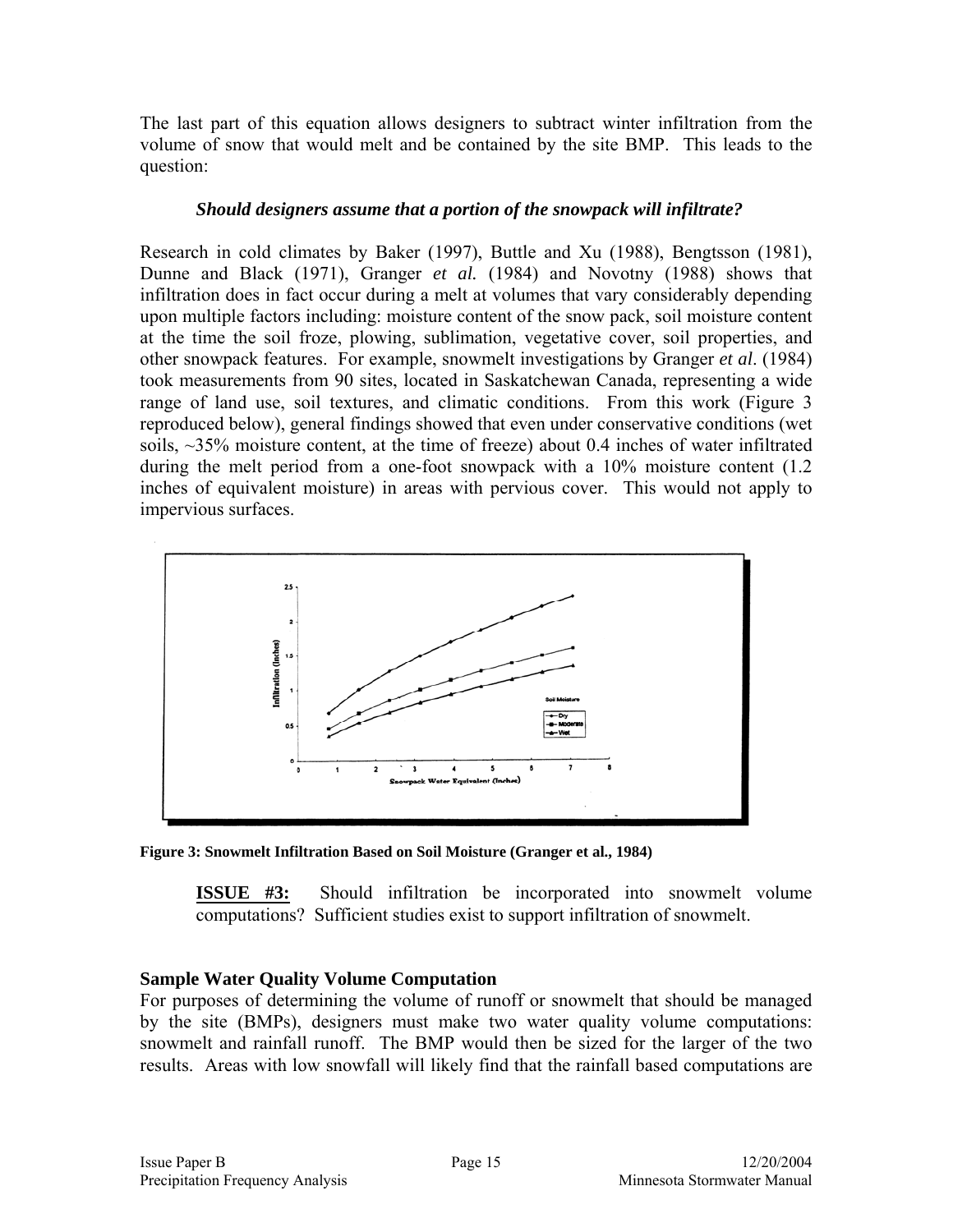the larger value, while those areas with greater snowpack will find that snowmelt is larger.

*Snowmelt*: Using data from St. Paul approximations above (Figures C-2 and C-3) and the land use characteristics of the previous example, the average snowmelt runoff volume (Vs) can be estimated as follows:

$$
Vs = (7" depth)(10\% moisture content)(100 acres)(1/12) - (0.4" inflated)(65 acres)(1/12)
$$
  
 
$$
Vs = 3.7 acre-feet
$$

*Rainfall*: Using the results from the various Options in Table 2, the water quality volume from rainfall runoff (Vr) falls in the following range, depending upon which option is chosen:

 $Vr = 1.5$  to 6.4 acre-feet

Comparing the snowmelt runoff value of 3.7 acre-feet with the various options for rainfall runoff (1.5 to 6.4 acre-feet) exemplifies the importance in selecting a water quality sizing option. In some cases snowmelt would be selected as the design parameter for computing the volume, whereas other options lead to rainfall as the critical design parameter. More discussion on the various options for selection criteria will occur when Issue Paper "D" on Unified Sizing Criteria is presented to the MSC.

#### **Additional Information**

More snowfall and snowmelt data can be found in the following report sponsored by the Minnesota Department of Transportation:

http://www.climate.umn.edu/snow\_fence/Components/SWE/marswe.htm#

# **IV. LARGER STORMS: WATER QUANTITY EVENTS**

Design engineers typically make use of precipitation exceedance probability to calculate the risks of design failure for channel protection, over-bank flooding, and extreme flooding. A storm magnitude of a return period (T) has the probability of being equaled or exceeded in any given year is equal to 1/T. For example a "100-year" event has a chance of being equaled or exceeded in *any* given year of 1/100 or 0.01 or 1%.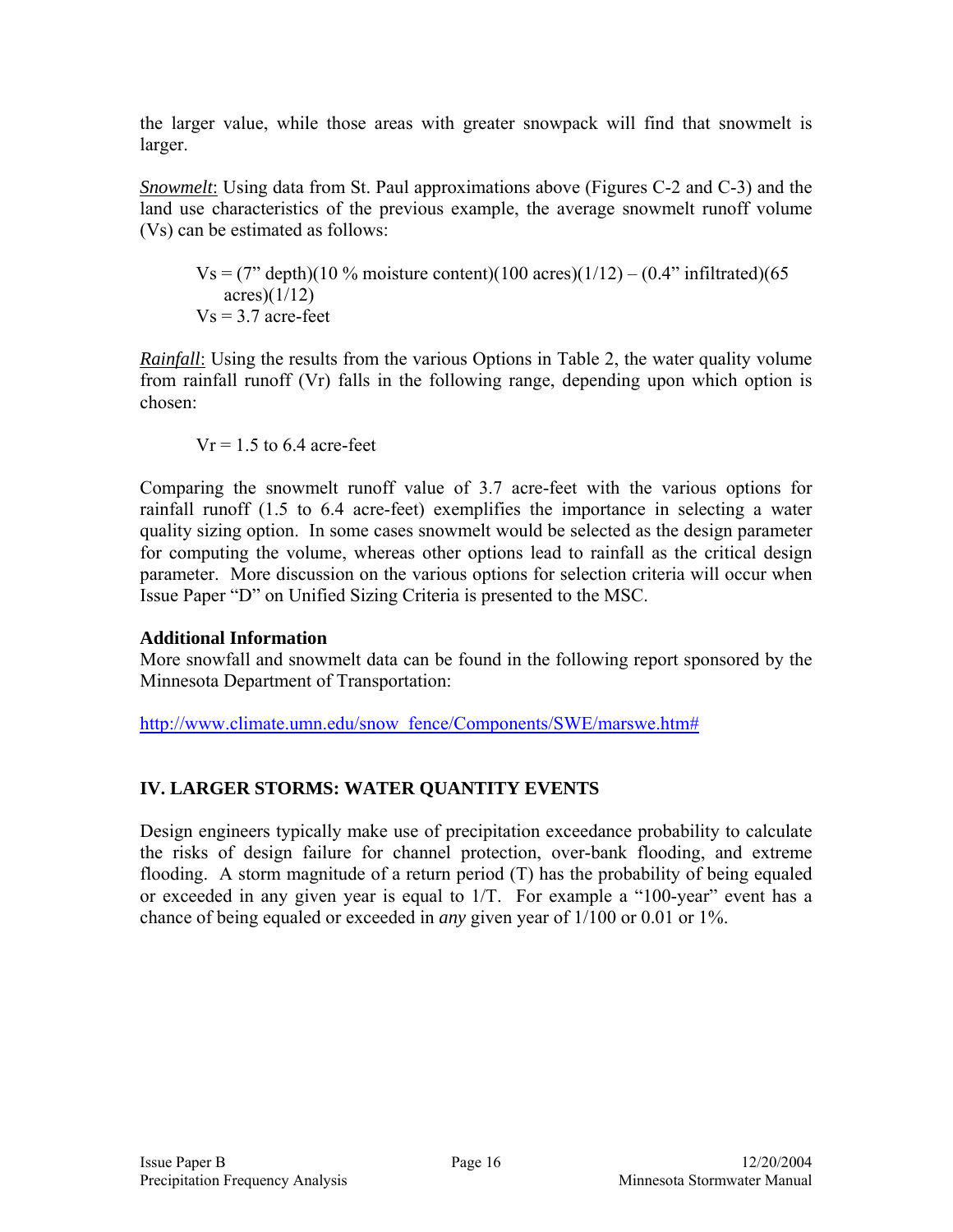# **Precipitation Trends in Minnesota**

According to Dr. Mark Seeley, University of Minnesota, sufficient data exist to support recently observed trends of climate change in Minnesota. Notable changes over the last 30 years include:

- warmer winters
- higher minimum temperatures
- increased frequency of tropical dew points
- greater annual precipitation with:
	- more snowfall
	- more frequent heavy rainstorm events
	- more days with rain

The increasing precipitation and snowfall trends (illustrated in Figures D-1 and D-2 of Appendix D) suggest the need for an updated Minnesota precipitation study.

NOAA has proposed a comprehensive precipitation analysis for the upper Midwest, including Minnesota. Its analysis would follow procedures used in the Ohio Valley. As of this November 2004, the NOAA study has not yet been funded.

# **Best Available Data for Minnesota**

The most commonly referenced precipitation frequency study in Minnesota is the U.S. Weather Bureau's 1961 Technical Publication 40 (TP-40, Hershfield, 1961). Although the document is viewed by some as outdated and not reflective of the climatic changes noted in the previous section, and complaints are made that the design event magnitudes underestimate recent trends, the document remains the leading reference for design purposes.

Later work by others to update, test and/or validate the TP-40 findings (see Appendix E for comparison and reference information) include precipitation frequency studies conducted by the Midwest Climate Center (Huff and Angels' 1992 Bulletin 71), Metropolitan Council's Precipitation Frequency Analysis for the Twin Cities Metropolitan Area (study updates in 1984, 1989, and 1995), and Mn/DOT's November 1998 study (Intensity of Extreme Rainfall over Minnesota) in coordination with Richard Skaggs from the University of Minnesota. Issues regarding the studies are summarized in Appendix E.

#### *Should TP-40 continue to be used as the basis for sizing of stormwater systems, or should designers use the more recent work by the Midwest Climate Center?*

Despite existing doubts regarding the adequacy of TP-40, use of the newer studies has not taken hold. This is in part because the studies are limited in scope (not appropriate for the entire state), viewed as being carried out by a possibly biased source, or questions and uncertainty about the various study methods and statistical analysis techniques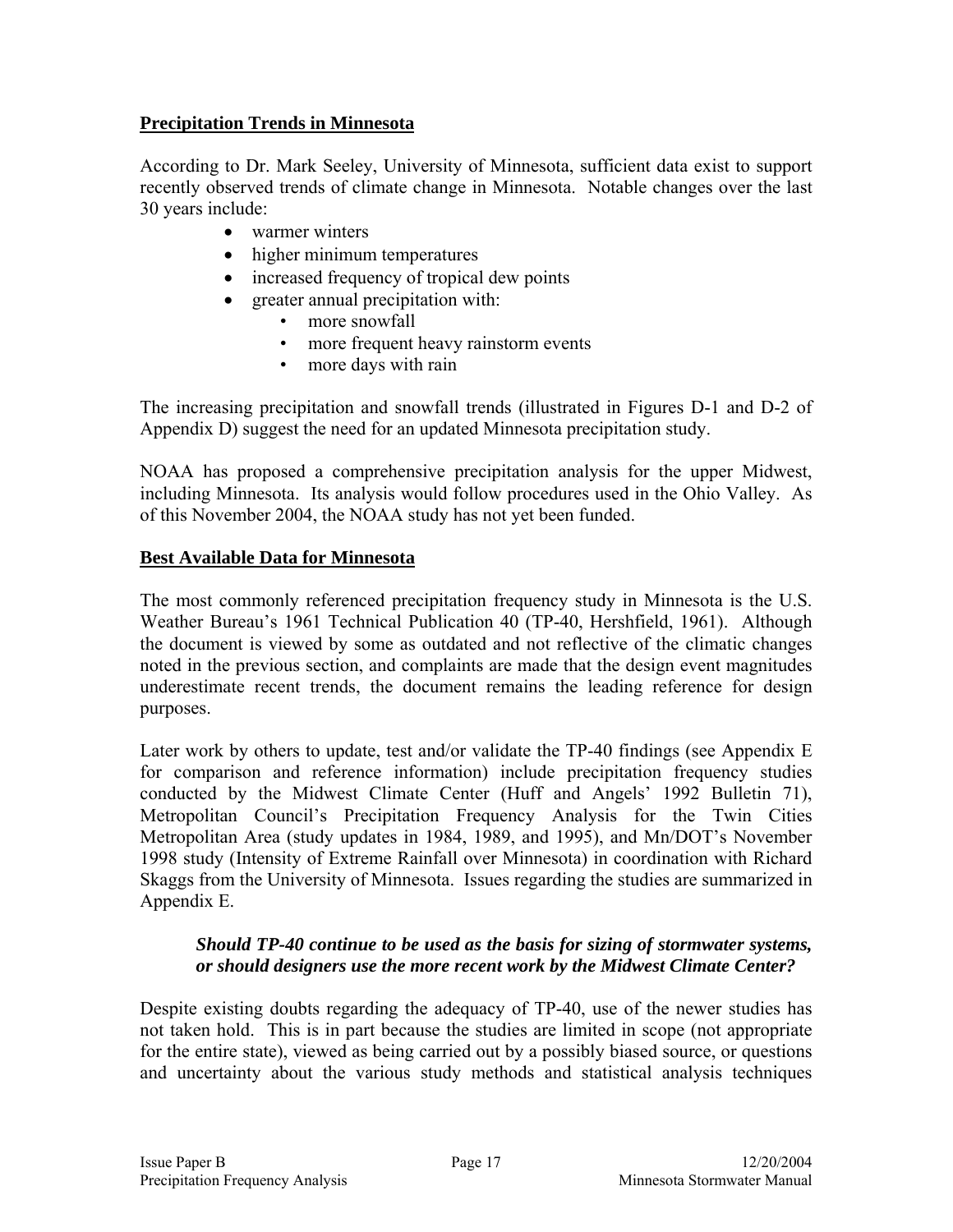remain. Therefore, until a large enough study, by an independent source (unbiased group or agency) is conducted, TP-40 will likely remain the dominant source for Minnesota precipitation magnitude and return frequency.

Isopluvial maps showing precipitation depths corresponding to the following 24-hour return events over the entire state from TP-40 are included (Appendix A).

- 1-Year design storm
- 2-Year design storm
- 5-Year design storm
- 10-Year design storm
- 25-Year design storm
- 100-Year design storm

The complete TP-40 document is available on line through the National Weather Service website at: http://www.nws.noaa.gov/ohd/hdsc/temp\_currentpf.htm#TP40.

For comparison, isopluvial precipitation frequency maps corresponding to the 24-hr return events given by Bulletin 71 are included in Appendix F.

- 2-Year design storm
- 5-Year design storm
- 10-Year design storm
- 25-Year design storm
- 100-Year design storm

In addition to the frequency analysis studies, an impressive source of historical (and current) precipitation data for Minnesota exists at the Minnesota Climatology Working Group website at: http://www.climate.umn.edu/. Additional data sources are listed in Appendix G.

**ISSUE #4:** Which set of precipitation data should be used for sizing stormwater facilities in Minnesota? The variations between TP-40 and the Midwest Atlas, and the need to reflect changing climatic conditions may suggest that the MSC support the study proposed by NOAA.

# **Rainfall Distribution**

Storm distribution is a measure of how the intensity of rainfall varies over a given period of time. For example, in a given 24 hour period, a certain amount of rainfall is measured. Rainfall distribution describes how that rain fell over that 24 hour period; that is,, whether the precipitation occurred over a 1 hour period or over the entire 24 hours.

The standard rainfall distribution used in Minnesota is the Natural Resource Conservation Services (NRCS) recommended Type II rainfall distribution for urban areas (Figure 4).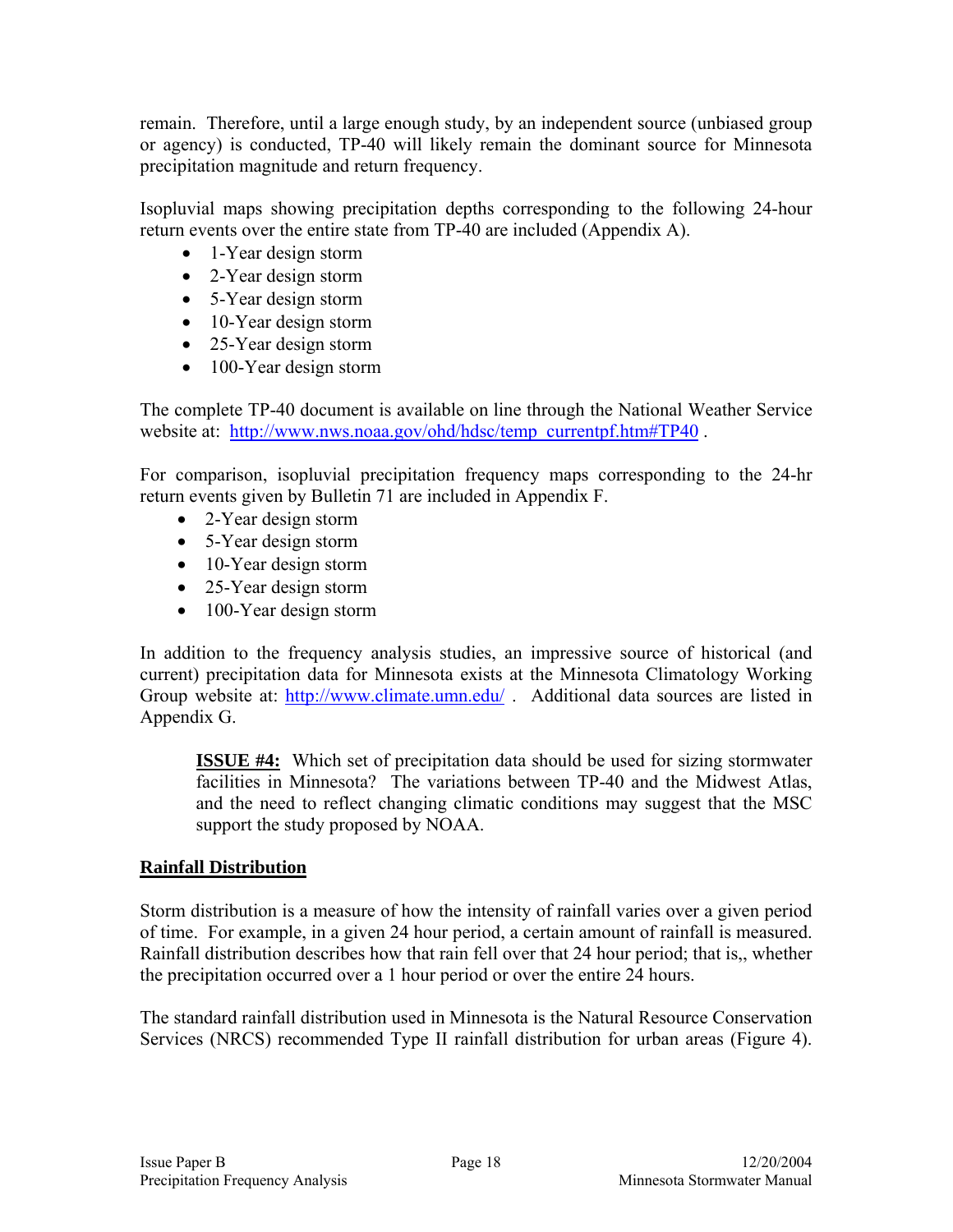This is a synthetic event, created by the NRCS, of a 24-hour duration rainfall event in which the peak intensity falls in the center of the event (at 12 hours).

The advantage of using the synthetic event is that it is appropriate for determining both peak runoff rate and runoff volume. While a 24-hour event is longer than necessary to determine peak runoff rates, the synthetic distribution has a short segment of intense rainfall nested into it. Drawbacks of using a synthetic event are that they rarely occur in nature and are difficult to explain.

Further information regarding rainfall distribution can be found in Minnesota Department of Transportations Drainage Manual and Hydrology Guide for Minnesota prepared by the Soil Conservation Service (now the NRCS).



**Figure 4: SCS Rainfall Distributions (from NRSC TR-55)** 

#### **Rainfall on Snow in Minnesota**

Because a spring melt event generates a large volume of water over an extended period of time, evaluation of the snowmelt event for channel protection and over-bank flood protection is generally not as important as the extreme event analysis. This warrants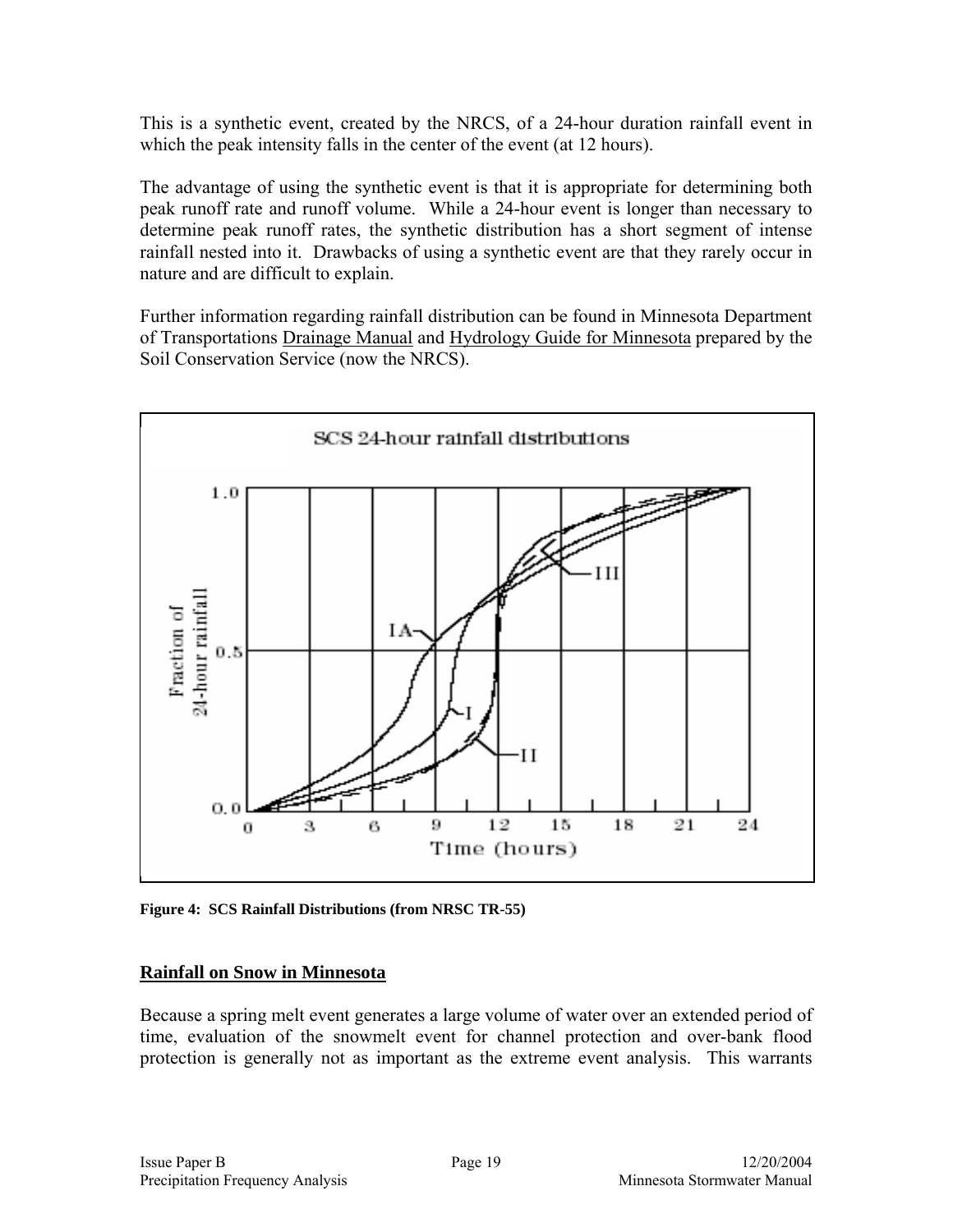attention because of the possibility that a major melt flooding event could, and sometimes does, happen somewhere in the state.

#### *How should the volume of rainfall plus snow depth be computed?*

# **Extreme Flood Event**

Conservative design for extreme storms can be driven by either a peak rate or volume event depending upon multiple hydraulic factors. Therefore, depending upon the situation, either the 100-yr, 24-hr rain event or the 100-yr, 10-day snowmelt runoff event can result in more extreme conditions. For this reason, both events should be analyzed in to determine conservative sizing criteria.

Protocol for simulation of the 100-yr, 24-hr rainfall event is well established in Minnesota. Commonly reported high water elevations (HWL) and peak discharge rates are the result of storm magnitudes given by the TP-40 frequency analysis and the SCS Type II storm distribution. The MSC should consider waiting until a statewide reassessment of precipitation frequency is conducted before changing this standard.

Protocol has also been established for the analysis of HWL and peak discharge resulting from a 7.2 inch 100-yr, 10-day snowmelt runoff event. However, this event (unlike the 100-yr, 24-hr rainfall runoff event) has received a considerable amount of criticism. Although not well documented, it is thought that the theoretical snowmelt event was devised by assuming a six inch 100-yr, 24-hr rainfall event during a 10-day melt period in which one foot of snow (with a 10% moisture content) exists at the onset. A typical assumption accompanying the event is that of completely frozen ground (no infiltration) during the melt period for which the result is 100% delivery of volumes.

Criticisms of this event have included the following points.

- The probability of a six inch rainfall in March (when the melt typically occurs) is less than that of a 100-yr return frequency. Note: the largest recorded precipitation event occurring at the Minneapolis/St. Paul International Airport (station 215435) in March between 1891 and 2001 equaled only 4.75 inches  $(http://mcc.sws.uiuc.edu/Precip/MN/215435-psum.html$ ). Perhaps the 4.75" of rainfall should be added to a theoretical one-foot melt at 10% moisture equivalent, for a total water equivalent of 5.95 inches.
- No infiltration during the entire 10 day melt (warming) period is unrealistic.

**ISSUE #5:** Should the value of 7.2 inches of runoff on frozen soils be the basis for analysis of a rain on snowfall event in Minnesota?